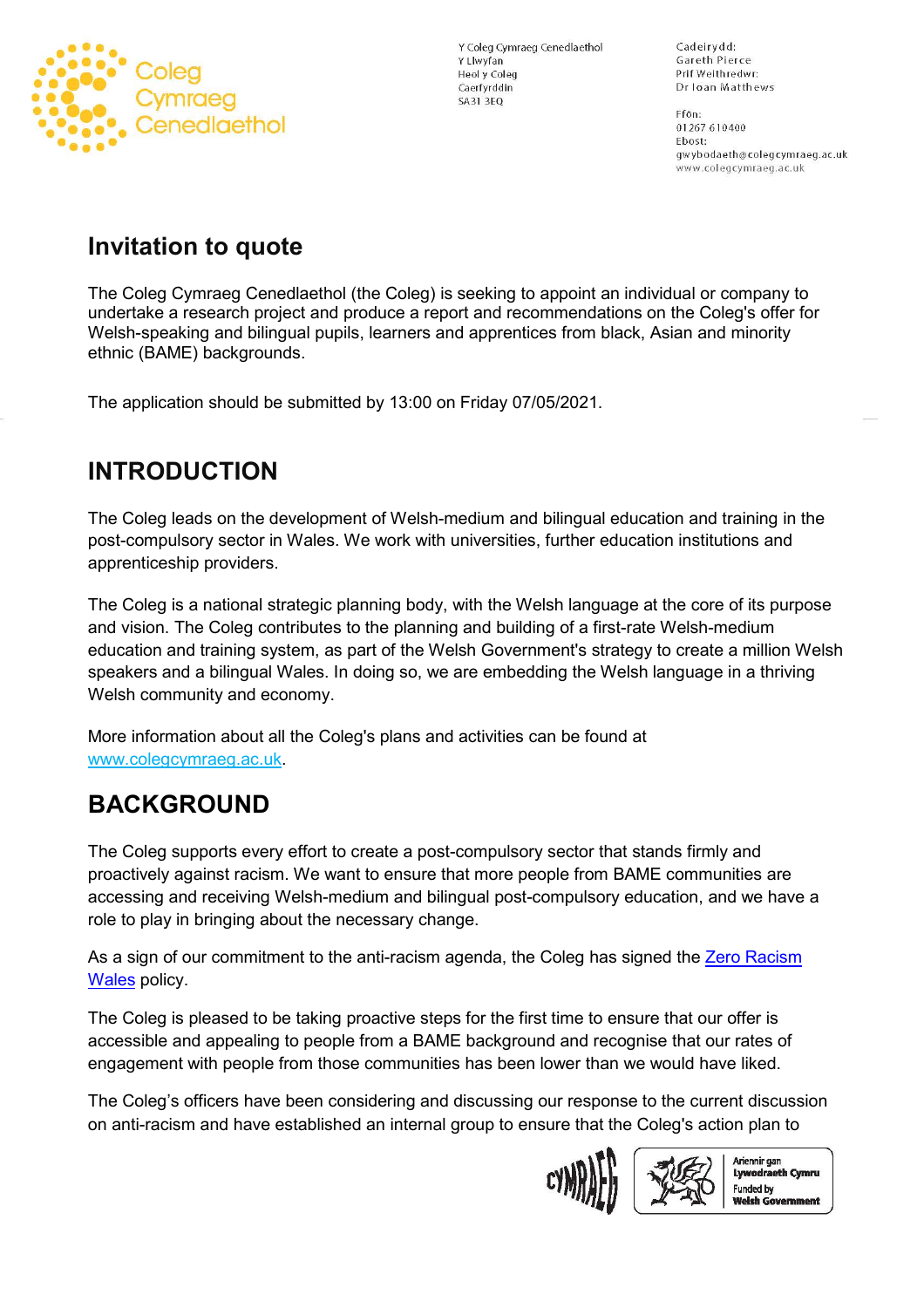increase our engagement with people from BAME communities is implemented and that the agenda is given a prominent place within the Coleg's plans.

### **The Coleg's Anti-Racism Action Plan**

The Coleg's initial Anti-Racism Action Plan focuses on several elements including:

### - **Staff training**

We have held a number of sessions for our staff on the themes of equality and diversity focusing on race, which are outlined below:

- a recent session with external presenters from the BAME community discussing experiences of racism for Welsh speakers
- a training session with EYST Wales on prejudice and racism against specific groups in society
- a general equality and diversity training session held by Diverse Cymru
- a session on unconscious bias to be held by Elevate BC in April and May 2021. Other organizations in the Welsh language sector will also receive this training in conjunction with the Coleg.

#### - **Audit**

As a first step, a list of all the Coleg's stakeholder groups was compiled, including internal staff, Coleg Board members, ambassador scheme members, scholarship holders, members of the Associate Lecturer scheme, etc. The Coleg intends to conduct an audit of the representation of people from a BAME background within the key stakeholder groups in order to establish a baseline, and repeat the audits after a specified period to measure whether our engagement has increased.

To date, the Coleg has conducted an audit of internal staff. The Coleg's internal HR group has discussed the audit results and is currently considering the steps to be taken to make roles within the Coleg more accessible for people from the BAME community.

Other stakeholder groups have been identified, and the next step will be to undertake more audits to establish a baseline. The results of the audits will be considered by the relevant internal groups and plans will be put in place to increase engagement and representation.

### - **[Ambassadors](http://www.colegcymraeg.ac.uk/en/study/studentambassadors/)** Scheme

Traditionally, the number of Coleg ambassadors from BAME backgrounds have been very low. This year, for the first time, potential ambassadors were asked about their ethnic background so that the Coleg can start monitoring this with a view to increasing the number of people from BAME backgrounds applying to be ambassadors year on year.

This year, for the first time, a dedicated effort was also made to recruit ambassadors from the BAME community by targeting individuals of whom we were aware.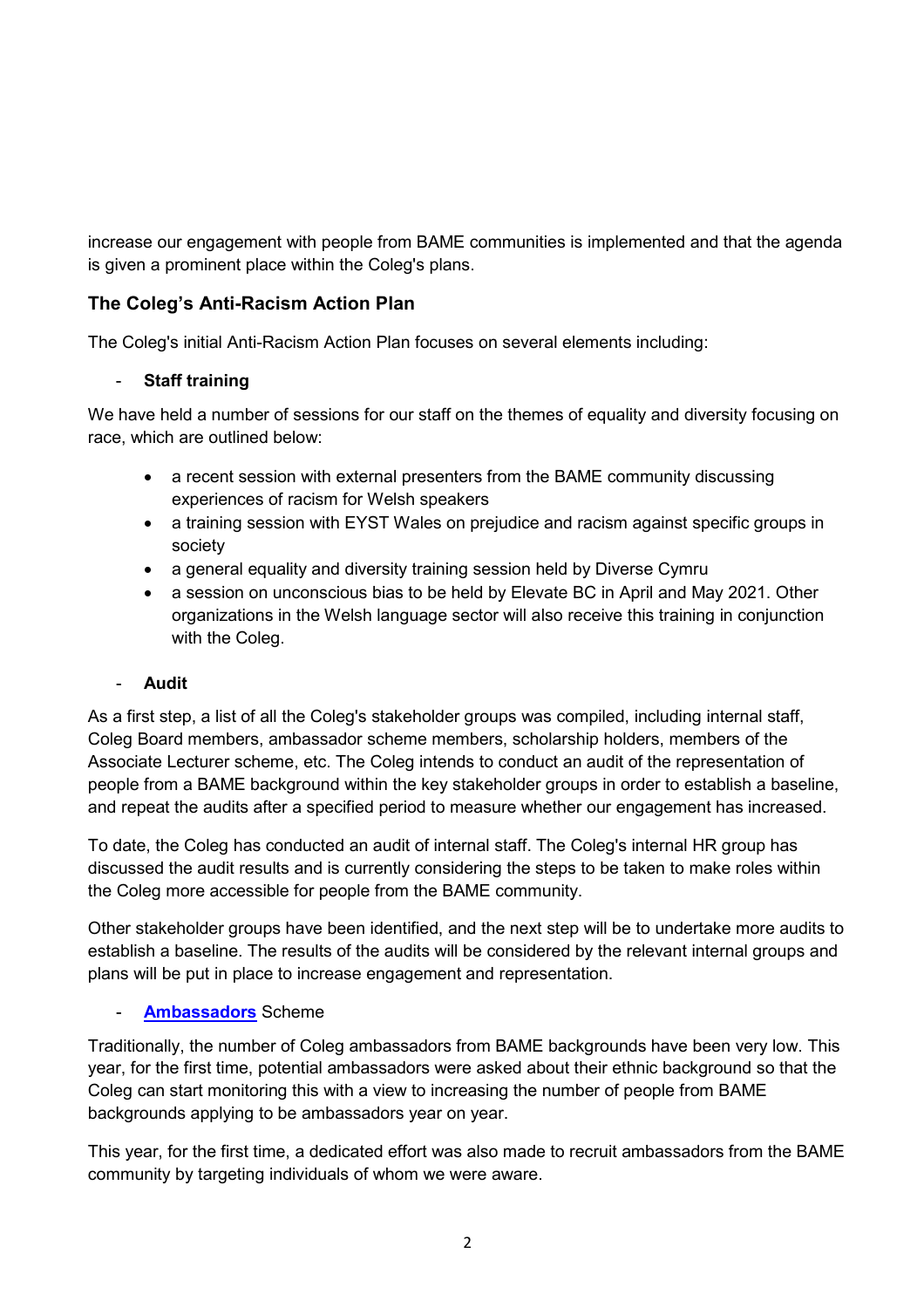Two ambassadors from the BAME community have been appointed out of the Coleg's 26 Higher Education Ambassadors.

The Coleg now has a number of ambassador schemes, including:

- School Ambassadors
- Further Education Ambassadors
- Apprenticeship Ambassadors
- Higher Education Ambassadors
- Postgraduate Ambassadors

Ambassadors play a leading role in promoting post-compulsory Welsh-medium and bilingual education and act as role models for their peers, so it is vital that they are representative of the population of Wales.

We are very keen to ensure that more people from a variety of backgrounds are attracted to apply to become ambassadors for the Coleg, and we are keen to better understand the steps that could be taken to make the roles more accessible and appealing.

#### **[Incentive Scholarships](http://www.colegcymraeg.ac.uk/en/study/financialsupport/incentivescholarship/)** Scheme

The Coleg currently offers Incentive Scholarships worth £500 a year to students who intend to study at least 40cr a year of their undergraduate course through the medium of Welsh at university.

For the first time this year, we will be collecting information on the ethnicity of potential scholars to try to understand the extent to which we are succeeding in attracting students from a BAME background.

The Coleg is very keen to increase the number of applications from students from BAME communities. In order to do this, we are keen to better understand what currently prevents students from applying, and the proactive steps the Coleg can take to attract more to apply.

#### - **The Coleg's Visual Profile**

This year, the Coleg's marketing and communications teams have begun work towards making our website, social media accounts (@ColegCymraeg), and publications such as the [annual report,](http://www.colegcymraeg.ac.uk/en/aboutus/formsanddocuments/annualreport201920/) more representative of the population of Wales.

The appointment of more ambassadors and scholars from a BAME background will contribute to making the Coleg's visual image more representative, and as a result is likely to convey an inclusive institution that is more relevant to people of all backgrounds.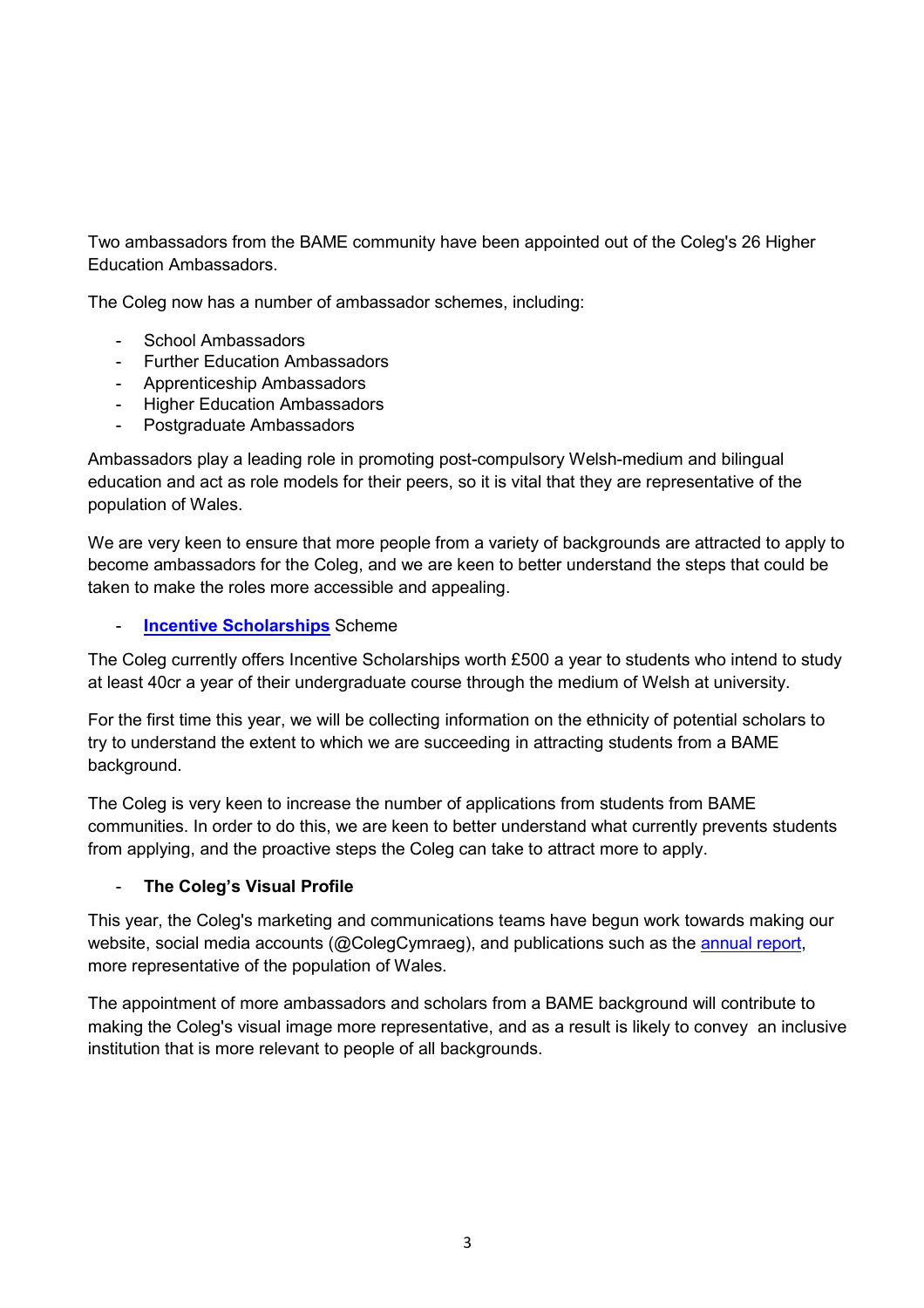# **SPECIFICATION**

Whilst the anti-racism agenda has featured prominently in the Coleg's activities this year, we recognize that more needs to be done. Our intention, therefore, is to commission a piece of research by an individual, organization or company to better understand the views of pupils, learners and apprentices from BAME backgrounds about the Coleg's current offer (specifically the ambassador schemes and the incentive scholarship scheme), and to produce a report and make recommendations on how the Coleg can increase our engagement with people from these communities and encourage greater numbers to take advantage of Welsh-medium and bilingual post-compulsory education.

| <b>Title</b>  | Undertake research and produce a report to include recommendations on the<br>Coleg Cymraeg Cenedlaethol's offer for Welsh-speaking and bilingual pupils,                                                                                                                                                                                                                                                                                                                                                                                                                                                                                                                                                                                                                                                                                                                     |  |  |
|---------------|------------------------------------------------------------------------------------------------------------------------------------------------------------------------------------------------------------------------------------------------------------------------------------------------------------------------------------------------------------------------------------------------------------------------------------------------------------------------------------------------------------------------------------------------------------------------------------------------------------------------------------------------------------------------------------------------------------------------------------------------------------------------------------------------------------------------------------------------------------------------------|--|--|
|               | learners and apprentices from a Black, Asian and minority ethnic (BAME)                                                                                                                                                                                                                                                                                                                                                                                                                                                                                                                                                                                                                                                                                                                                                                                                      |  |  |
|               | background.                                                                                                                                                                                                                                                                                                                                                                                                                                                                                                                                                                                                                                                                                                                                                                                                                                                                  |  |  |
| Aim           | We wish to receive a report on the attitudes and perceptions of Welsh-speaking<br><b>pupils</b> from BAME backgrounds, who are in years 10 and 11 and the sixth form,<br>in relation to<br>Welsh-medium and bilingual post-compulsory education (further<br>education, apprenticeships and higher education)<br>the need for a workforce with bilingual skills<br>the Coleg's current offer (specifically the Ambassador Schemes and<br>Incentive Scholarship Scheme)<br>In further education colleges and apprenticeships, the Coleg would like to better<br>understand the perceptions of trainees and learners from BAME backgrounds,<br>across the levels of language ability, about the importance of improving and<br>developing bilingual skills and how relevant this is to their choices in terms of the<br>field and medium of study as well as the world of work. |  |  |
|               |                                                                                                                                                                                                                                                                                                                                                                                                                                                                                                                                                                                                                                                                                                                                                                                                                                                                              |  |  |
|               | As part of the report, we would like to receive a series of recommendations on<br>the steps the Coleg should consider in order to increase rates of engagement<br>with pupils, learners and trainees from BAME backgrounds to encourage a<br>higher take-up of post-compulsory Welsh-medium and bilingual education, and<br>how this might be achieved.                                                                                                                                                                                                                                                                                                                                                                                                                                                                                                                      |  |  |
| Methodology   | Online focus groups or telephone interviews with prospective students in schools<br>/ further education colleges / apprenticeships and desktop research.                                                                                                                                                                                                                                                                                                                                                                                                                                                                                                                                                                                                                                                                                                                     |  |  |
| <b>Output</b> | A report based on the focus groups / interviews and a series of<br>recommendations listed in order of priority. We would like to receive<br>recommendations for the short, medium and long term to enable the Coleg to<br>develop a five-year strategy to increase our engagement with people from BAME<br>backgrounds.                                                                                                                                                                                                                                                                                                                                                                                                                                                                                                                                                      |  |  |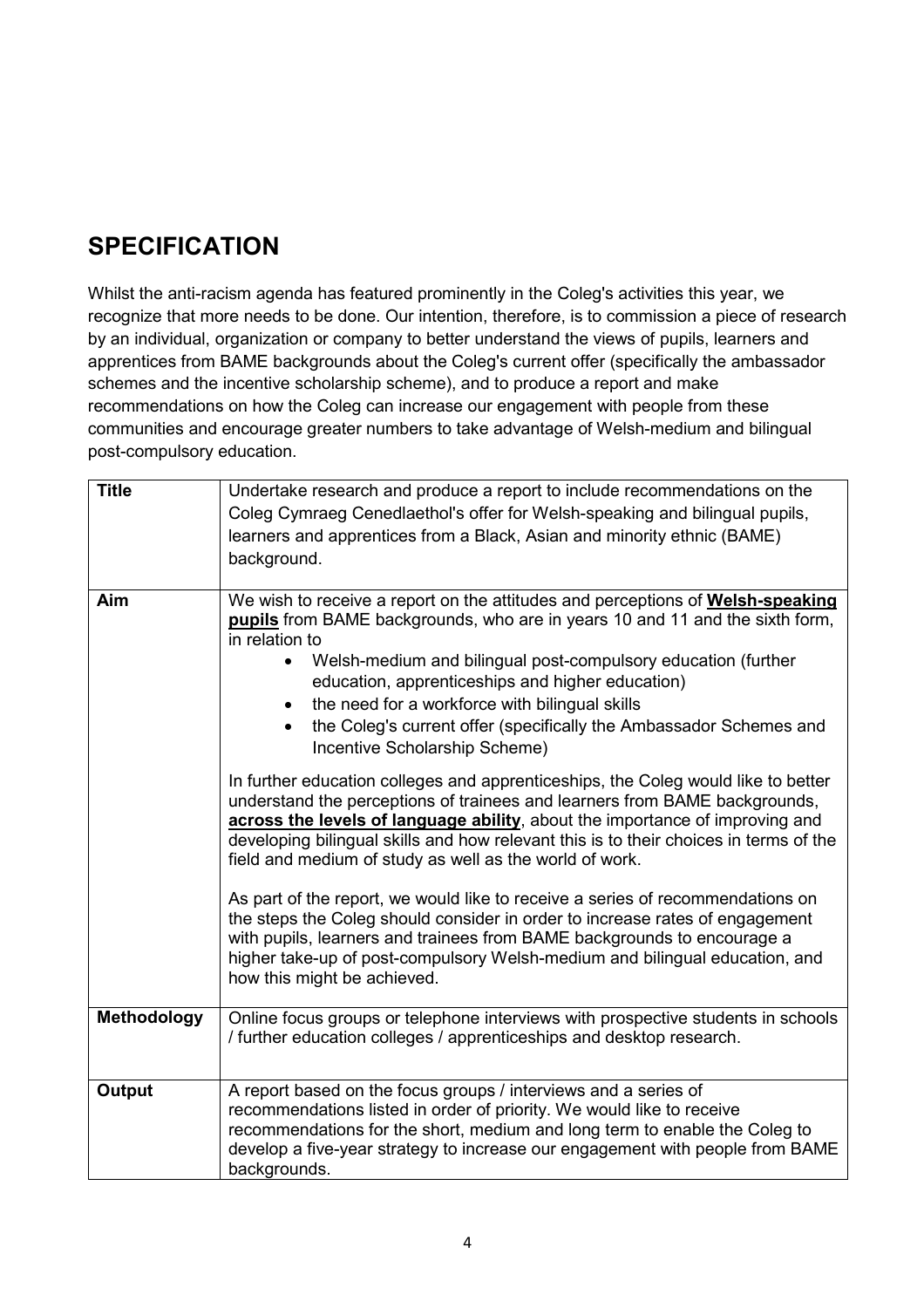| <b>Specific</b><br><b>Requirements</b> | Applicants must demonstrate that they can conduct focus groups /<br>$\bullet$<br>interviews through the medium of Welsh and bilingually.                                                                         |
|----------------------------------------|------------------------------------------------------------------------------------------------------------------------------------------------------------------------------------------------------------------|
|                                        | The pupils, learners and apprentices must represent the different<br>$\bullet$<br>geographical regions of Wales.                                                                                                 |
|                                        | The report should consider whether there are institutions in Wales with<br>$\bullet$<br>whom the Coleg should consider forming partnerships to move the<br>agenda forward.                                       |
| <b>Audience</b>                        | Coleg officers                                                                                                                                                                                                   |
| <b>Brand</b>                           | The successful company will be expected to work within the Coleg's brand<br>guidelines. Please follow the link below to see them -<br>http://www.colegcymraeg.ac.uk/en/aboutus/formsanddocuments/brandguidelines |

## **TIMESCALE**

| <b>Commencement date of the</b><br>work/project/service | We will need to agree a suitable timescale for commencing the<br>work once the successful person or company has been<br>appointed, but the focus groups will need to be held before the<br>end of the 2020/2021 academic year to ensure access to<br>school pupils and learners in the further education colleges<br>before the start of the summer holidays. |
|---------------------------------------------------------|---------------------------------------------------------------------------------------------------------------------------------------------------------------------------------------------------------------------------------------------------------------------------------------------------------------------------------------------------------------|
| <b>Completion date</b>                                  | The report must be submitted to the Coleg by 13:00 on 15th<br>September 2021, and the contractor should prepare a<br>presentation for a relevant meeting of the Coleg.                                                                                                                                                                                        |

# **GUIDELINES FOR RESPONDING TO THE BRIEF**

In responding to this brief, please provide the following:

- A statement that you have the capacity to complete the work within the specified timescale.
- A brief explanation of your methodology for carrying out the work.